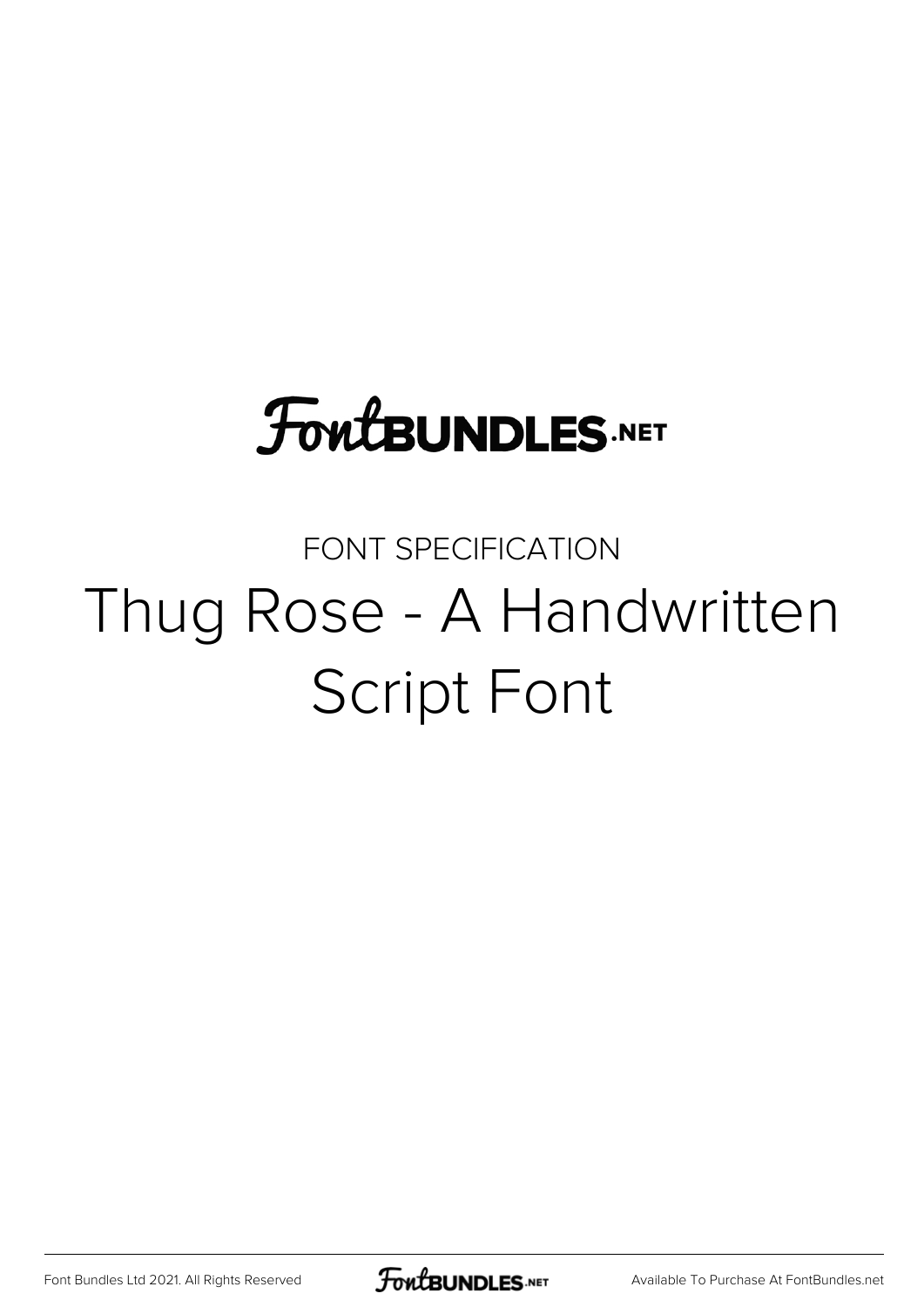#### Thug Rose - Regular

**Uppercase Characters** 

## ABCUEFGHIJKLMNOPQRSTUVWXY  $\overline{\mathcal{L}}$

Lowercase Characters

$$
a\,b\,c\,d\,e\,f\,g\,h\,i\,j\,k\,l\,m\,n\,e\,p\,q\,r\,S\,l\,u\,r\,w\,x\,y\,z
$$

**Numbers** 

### 0123456789

Punctuation and Symbols

All Other Glyphs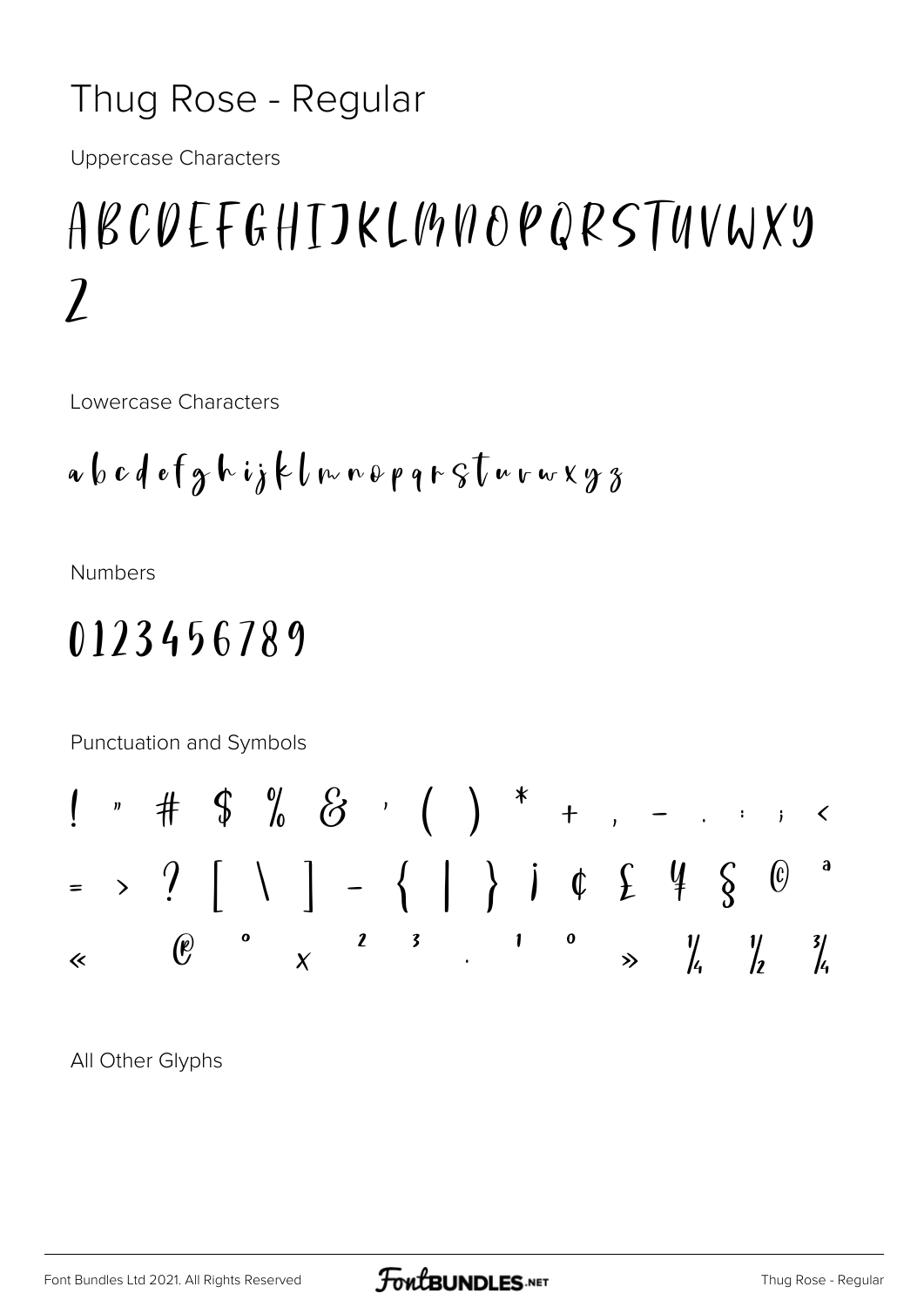